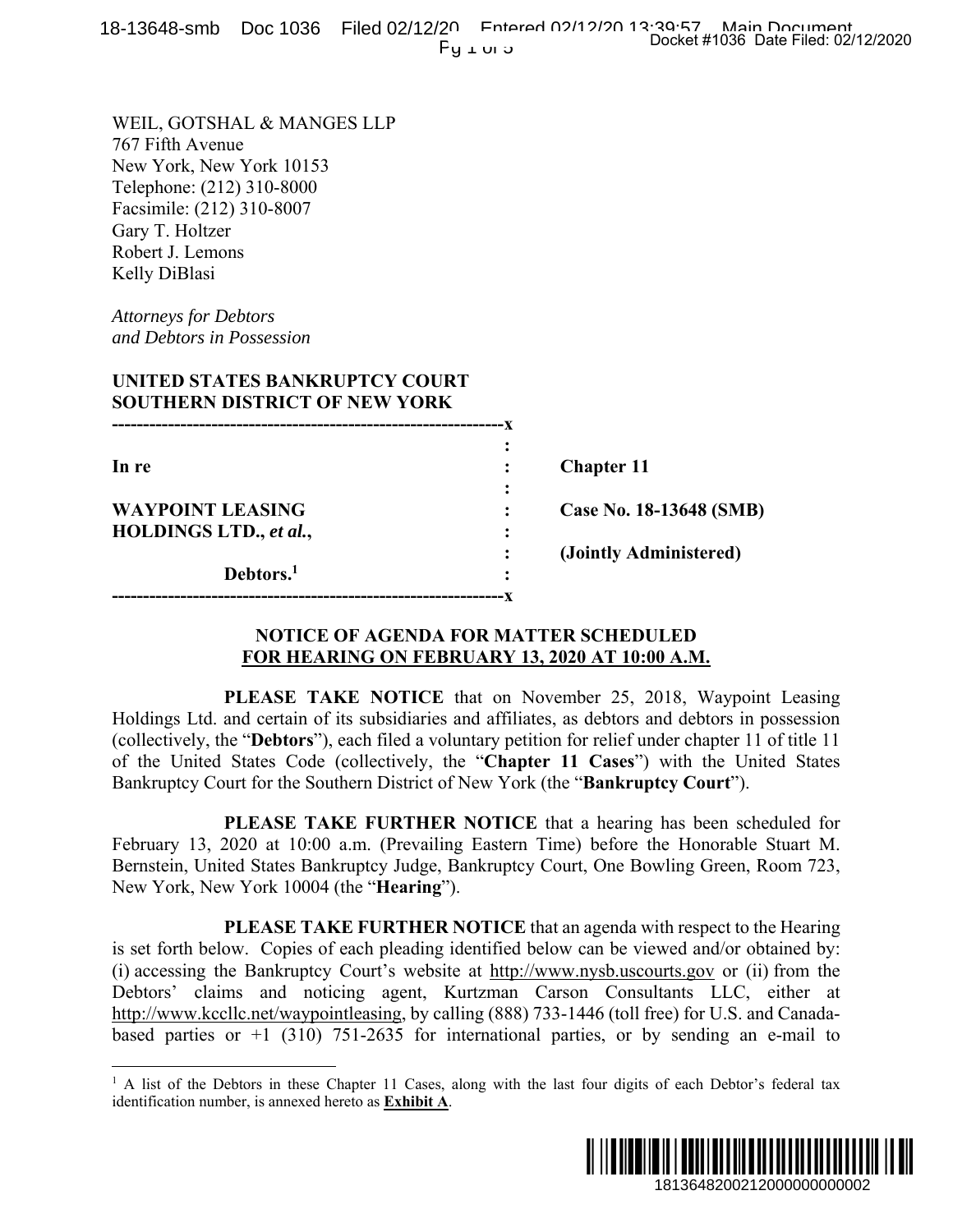WaypointInfo@kccllc.com. Note that a PACER password is needed to access documents on the Bankruptcy Court's website.

### **I. STATUS CONFERENCE:**

1. Notice of Post Confirmation Status Conference [**ECF No. 977**].

Response Deadline: None.

Responses Filed: None.

Related Documents: None.

Status: This matter is going forward.

Dated: February 12, 2020 New York, New York

> /s/ *Robert J. Lemons* WEIL, GOTSHAL & MANGES LLP 767 Fifth Avenue New York, New York 10153 Telephone: (212) 310-8000 Facsimile: (212) 310-8007 Gary T. Holtzer Robert J. Lemons Kelly DiBlasi

*Attorneys for Debtors and Debtors in Possession*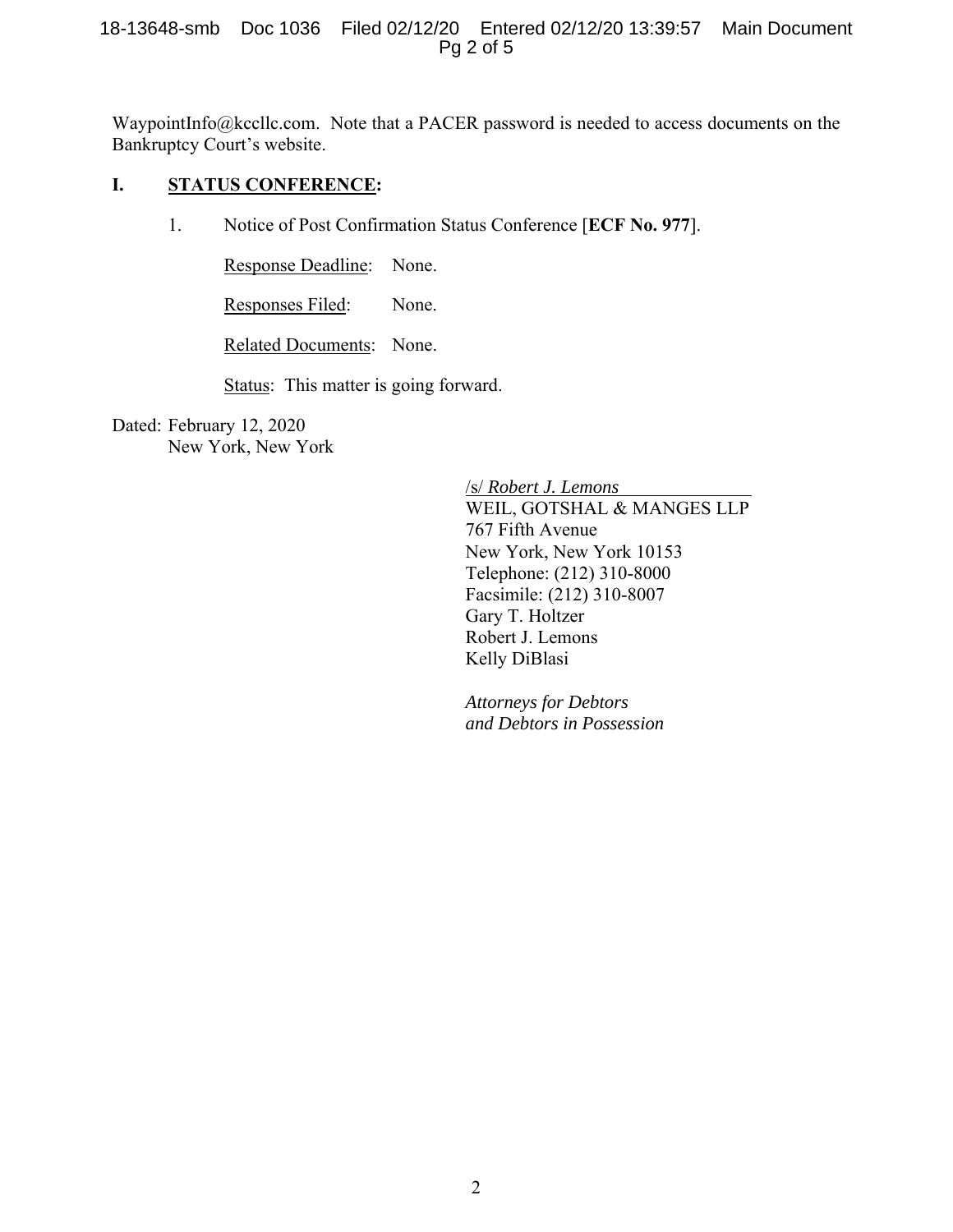18-13648-smb Doc 1036 Filed 02/12/20 Entered 02/12/20 13:39:57 Main Document Pg 3 of 5

# **Exhibit A**

**Debtors**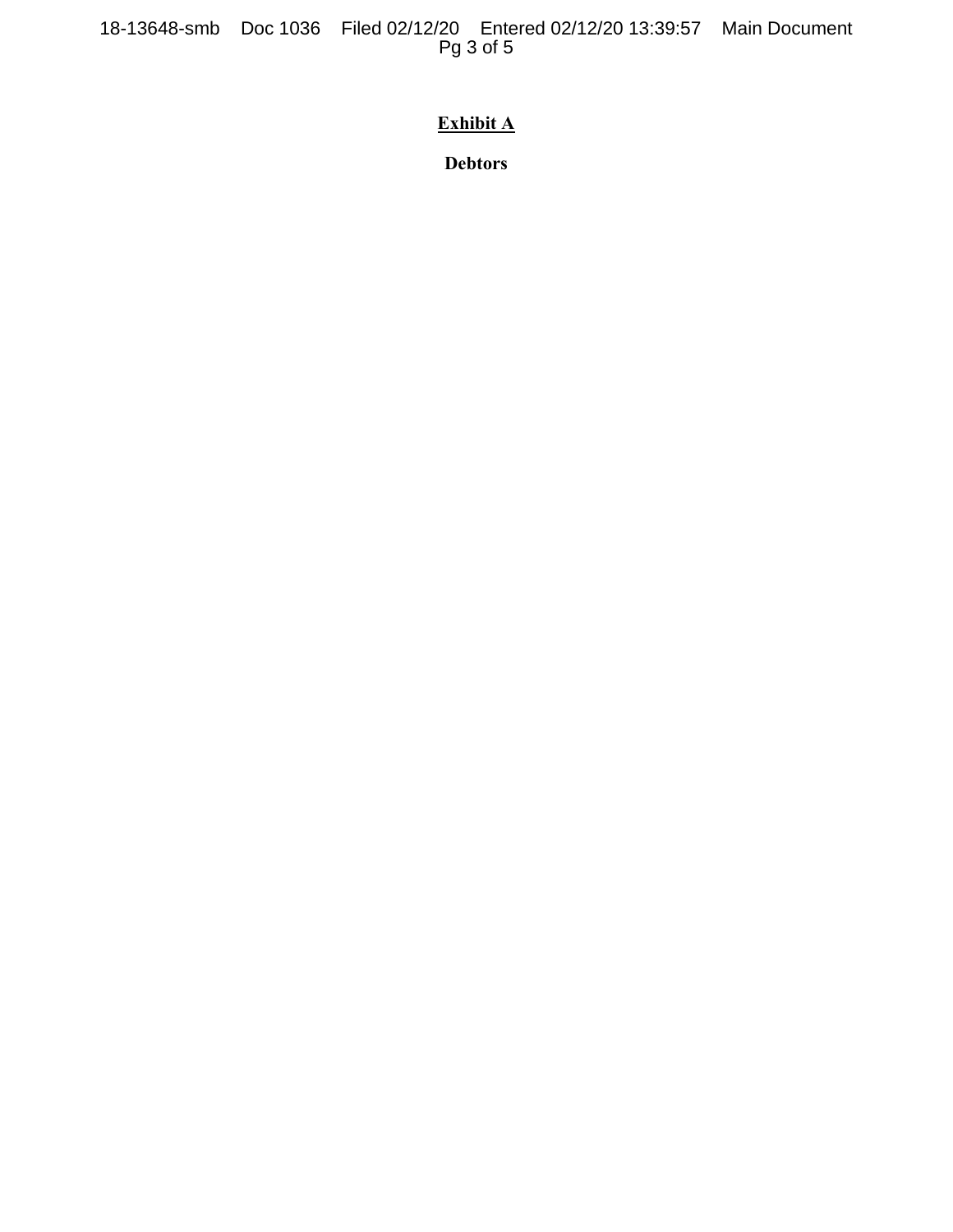## 18-13648-smb Doc 1036 Filed 02/12/20 Entered 02/12/20 13:39:57 Main Document Pg 4 of 5

| <b>Debtor</b>                             | Last 4<br>Digits of<br>Tax ID<br><b>Number</b> | <b>Debtor</b>                                               | Last 4<br><b>Digits of</b><br><b>Tax ID</b><br><b>Number</b> |
|-------------------------------------------|------------------------------------------------|-------------------------------------------------------------|--------------------------------------------------------------|
| Waypoint Leasing Holdings Ltd.            | 2899                                           | <b>MSN 9229 AS</b>                                          | 7652                                                         |
| Waypoint Leasing (Luxembourg)<br>S.à r.l. | 7041                                           | Waypoint Asset Co 3A Limited                                | 6687                                                         |
| Waypoint Leasing (Ireland)<br>Limited     | 6600                                           | Waypoint Asset Euro 1A Limited                              | 9804                                                         |
| Waypoint Asset Co 10 Limited              | 2503                                           | Waypoint Asset Co 1K Limited                                | 2087                                                         |
| Waypoint Asset Co 11 Limited              | 3073                                           | Waypoint Leasing (Luxembourg)<br>Euro S.à r.l.              | 8928                                                         |
| Waypoint Asset Co 14 Limited              | 1585                                           | Waypoint Asset Co 1A Limited                                | 1208                                                         |
| Waypoint Asset Co 15 Limited              | 1776                                           | Waypoint Leasing Labuan 1A<br>Limited                       | 2299                                                         |
| Waypoint Asset Co 3 Limited               | 3471                                           | Waypoint Asset Co 1C Limited                                | 0827                                                         |
| AE Helicopter (5) Limited                 | N/A                                            | Waypoint Asset Co 1D Limited                                | 7018                                                         |
| AE Helicopter (6) Limited                 | N/A                                            | Waypoint Asset Co 1F Limited                                | 6345                                                         |
| Waypoint Asset Malta Ltd                  | 5348                                           | Waypoint Asset Co 1G Limited                                | 6494                                                         |
| Waypoint Leasing Labuan 3A<br>Limited     | 8120                                           | Waypoint Asset Co 1H Limited                                | 7349                                                         |
| Waypoint Leasing UK 3A Limited            | 0702                                           | Waypoint Asset Co 1J Limited                                | 7729                                                         |
| Waypoint Asset Co 4 Limited               | 0301                                           | Waypoint Asset Co 7 Limited                                 | 9689                                                         |
| Waypoint Asset Co 5 Limited               | 7128                                           | Waypoint Asset Euro 7A Limited                              | 2406                                                         |
| <b>Waypoint Leasing Services LLC</b>      | 8965                                           | Waypoint Asset Co 8 Limited                                 | 2532                                                         |
| Waypoint Asset Co 5B Limited              | 2242                                           | Waypoint Asset Euro 1B Limited                              | 3512                                                         |
| Waypoint Leasing UK 5A Limited            | 1970                                           | Waypoint Asset Euro 1C Limited                              | 1060                                                         |
| Waypoint Asset Co 6 Limited               | 8790                                           | Waypoint Asset Co Germany<br>Limited                        | 5557                                                         |
| Waypoint Leasing UK 8A Limited            | 2906                                           | <b>Waypoint Asset Company</b><br>Number 1 (Ireland) Limited | 6861                                                         |
| Waypoint Leasing US 8A LLC                | 8080                                           | Waypoint Asset Euro 1D Limited                              | 1360                                                         |